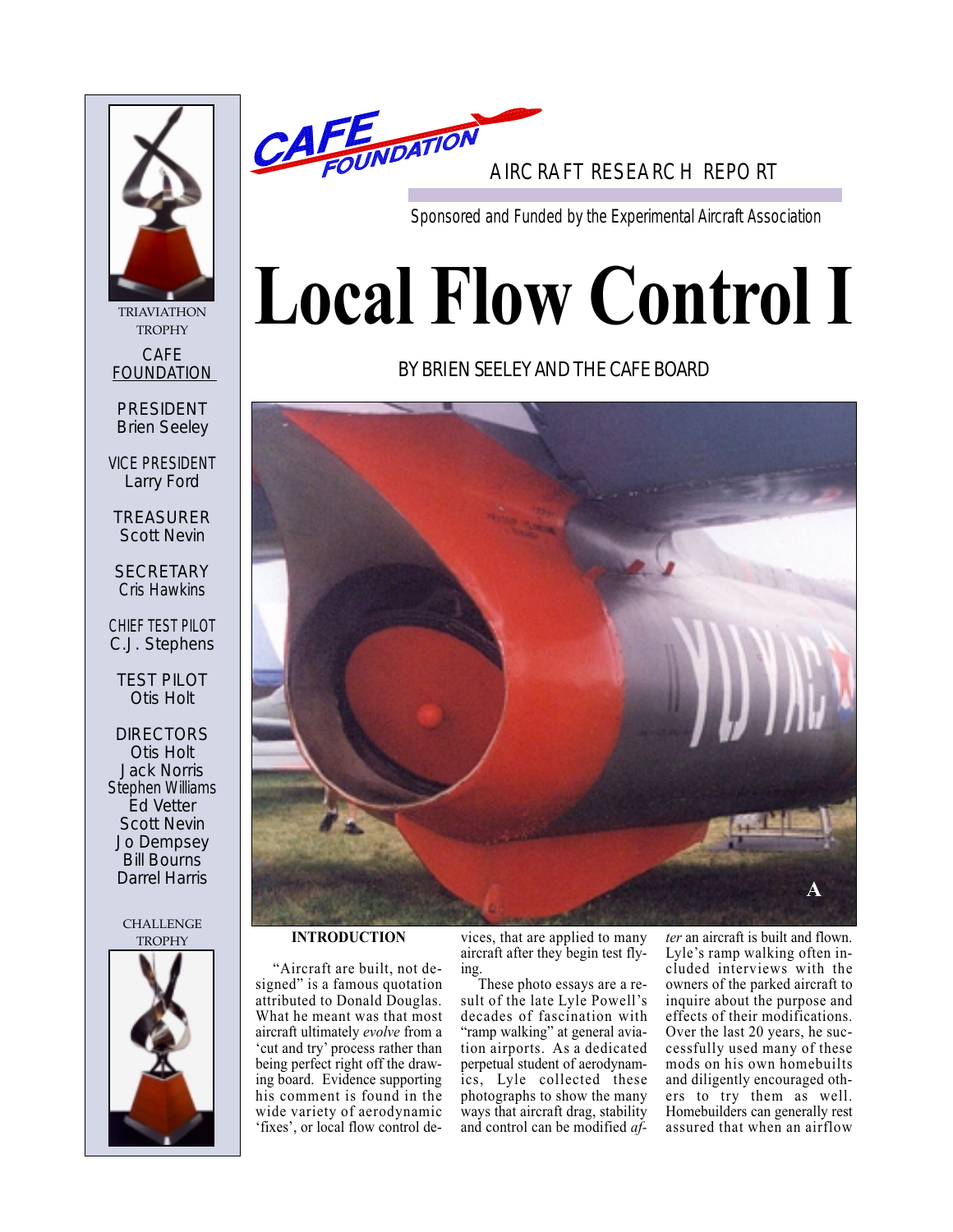

control device appears on a high performance military aircraft, its effectiveness was established after rigorous and expensive research and development.

Local Flow Control Part I will focus on devices that influence flying surfaces and Part II will cover air inlets/exits and miscellaneous airflow controls. Local Flow Control Part III will present before and after flight tests of such devices.

#### **FLOW SEPARATION**

Flow separation is the enemy of aircraft designers. It causes large increases in drag and hampers the aircraft surface's ability to shape its local airflow. As it moves aft on the aircraft, separated flow produces other unwanted effects such as diminished ram recovery, loss of lift and loss of control surface effectiveness and 'feel'.

Airflow separation occurs when the air moving over an aircraft surface loses its attachment to that surface and thereby can no longer follow the surface contour such as when the airflow is asked to turn around too sharp a corner. It can also occur when the boundary layer airflow next to a surface loses too much energy due to slowing by viscous effects and friction. When such a de-energized flow encounters a bend in the surface, it is unable to follow that bend and separates from the surface instead.

Designers strive to avoid regions of separation during conceptual design of the aircraft as a whole. If regions of unwanted separation are discovered during initial flight tests, they can often be "fixed" by using local flow control devices.





# **VORTEX GENERATORS**

A vortex is a spiral of airflow that has low pressure at its center and a high speed, high energy airflow circulating at its periphery. Hurricanes and tornadoes are examples of vortices. Vortices tend to maintain their circular shape due to the offsetting forces of low pressure suction at the central core of the vortex versus the centrifugal force on the circling outer layers of swirling air.<sup>1</sup>

"Bad" vortices created by airflow separation trap energy from the freestream in proportion to the drag penalty that they impose on the aircraft. Small, "good" vortices can be generated by attaching small, flat plates perpendicular to the aircraft surface and angled relative to the local airflow. (See **B, D**). Such plates are called "vortex generators" or VG's. Their small vortices can inject energy into a locally separated boundary layer to reattach it. VG's are one of the most commonly used local flow devices. Nearly all flow control devices generate some kind of vortex as a part of their effect.

The optimum lo-

cations for VG's are determined by trial and error involving taping or gluing them to a surface and then test flying the aircraft. The goal is to set the angle of the VG to the relative wind and its<br>height/width and height/width chordwise/spanwise



location so that the VG's high energy wake is maximally directed into a region of separated airflow. This results in the desired reattachment of airflow to the surface and improves that surface's intended aerodynamic function.

Fortunately, the parasite drag caused by a well-placed VG is usually small compared to the large drag reduction obtained by eliminating unwanted separation. This is because most of the VG's frontal area resides in the slow moving boundary layer of air next to the surface.

VG's are often placed in spanwise rows at a certain chordwise location on flying surfaces to assure that a moveable control surface at the trailing edge retains its authority at high angle of attack or at transonic flight speeds. (See **B, C, D**). The Turbo Bonanza uses an odd-looking outboard wing leading edge VG/strake to improve aileron function during flight at high altitudes and higher angles of attack. (**E**).

VG's are also used upstream of regions of interference drag where two surfaces join at an acute angle that would otherwise tend to cause a region of separation, as shown in the vintage jet's tail outlet in photograph **A**.

VG's may be useful on the backside of canopies or cabin roofs where the airflow is unable to turn sharply downward onto the turtledeck or aft fuselage. Another use is to re-attach the low speed swirling airflow just aft of a cowl flap or oil cooler exit.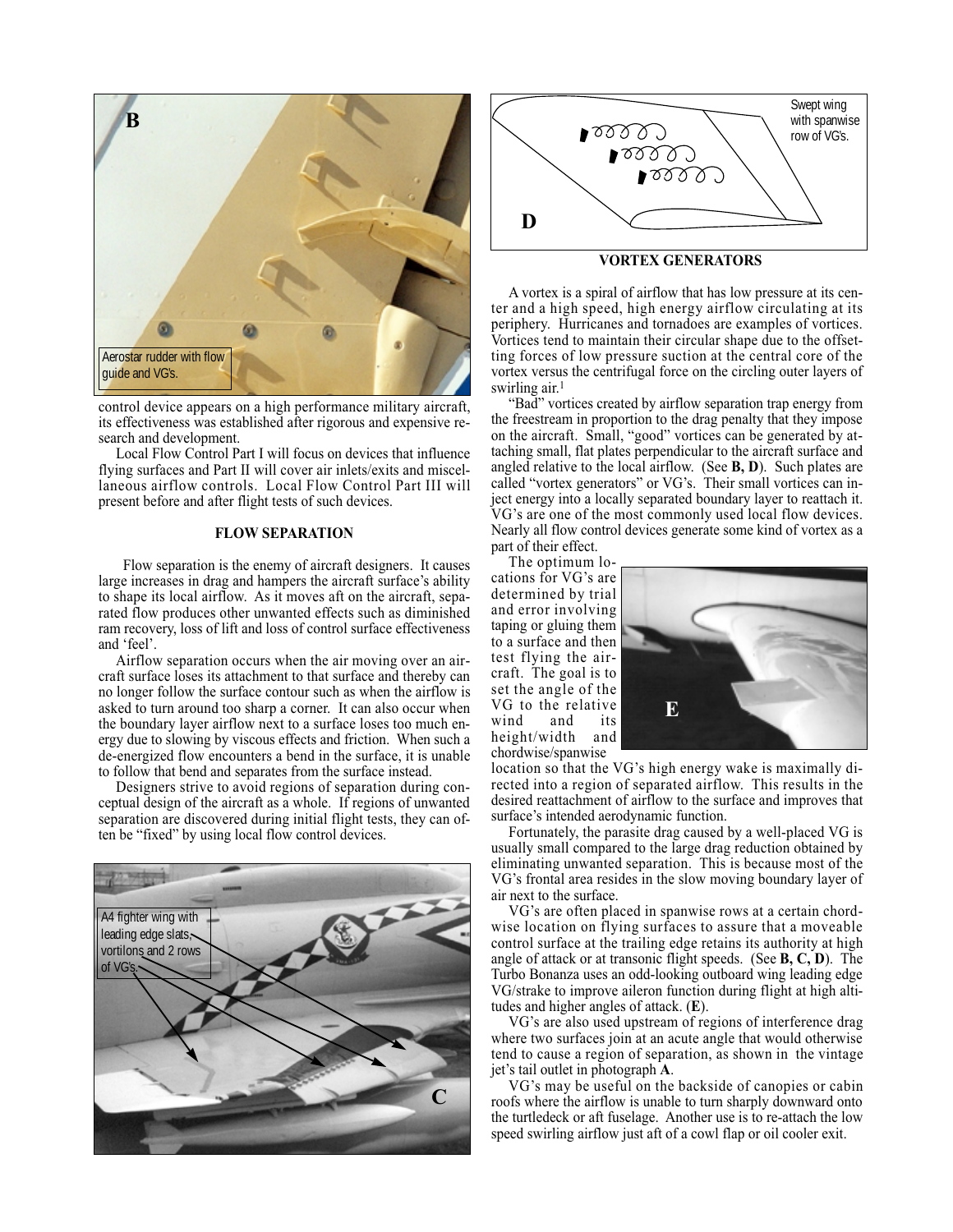

# **STRAKES**

Strakes are small swept wings of very low aspect ratio. They may be forward extensions at the wing root's leading edge or they may stand alone, usually perpendicular to the surface of the fuselage. (Photos **F, G, H, J, K**). At high angles of attack, they serve as large vortex generators. At low angles of attack, they can



provide lift, increase local effective sweep angle and enhance pitch and yaw stability. On supersonic aircraft such as the  $F-16$  and  $F-18$ , 16 and F-18, radically long strakes (also known as leading edge extensions or LEX) help avoid shock wave formation at the wing root. They also serve to increase lift and pitch rates at high angles of attack by providing added lift at a more forward fuse-

lage station. (Photo **F**). Marked sweepback reduces the drag penalty of these strakes.<sup>2</sup>

In 1995, Lyle Powell built wing root strakes onto his Glasair III. (**G)**. He found them to make the stall payout less abrupt, allowing the aircraft to be more smoothly flared during landing. Similar strakes were later adopted on the new Cirrus SR-20. (**H**). Lyle later substituted a wing root flow guide that worked slightly better and also lowered stall speed significantly. (**I**). The high speed drag penalty of these devices is small relative to the benefits they provide.



The vortices from the wing root leading edge strakes used on the A36 Bonanza help keep the airflow over that large root chord area attached during flight at high angles of attack. (**J**).

Strakes can also augment wing area and provide more volume for fuel tanks, as found on the Longeze, Cozy, Velocity and Berkut. (Photo **K**).

The horizontal tail strakes found on the Glastar increase its tail volume and help keep flow attached at high angles of attack. (**L**).

Ventral tail fuselage strakes on the KingAir improve its pitch and yaw stability and reduce required tail downloads at high angle of attack. (**M**). Similar ventral fins are found on the F-14 Tomcat. A single, fixed midline ventral tail fin can be used to increase vertical tail volume and



yaw stability as well as to cleanly house a tailwheel assembly or tail skid. (**A**).

# **EXTERNAL FLOW GUIDES**

Small, cambered, wing-like surfaces can redirect the local flow toward regions of separation. Their action involves deflecting the local flow by using their "downwash". These are often placed on the side of the fuselage, nacelle or vertical fin. (**B, I, N**).

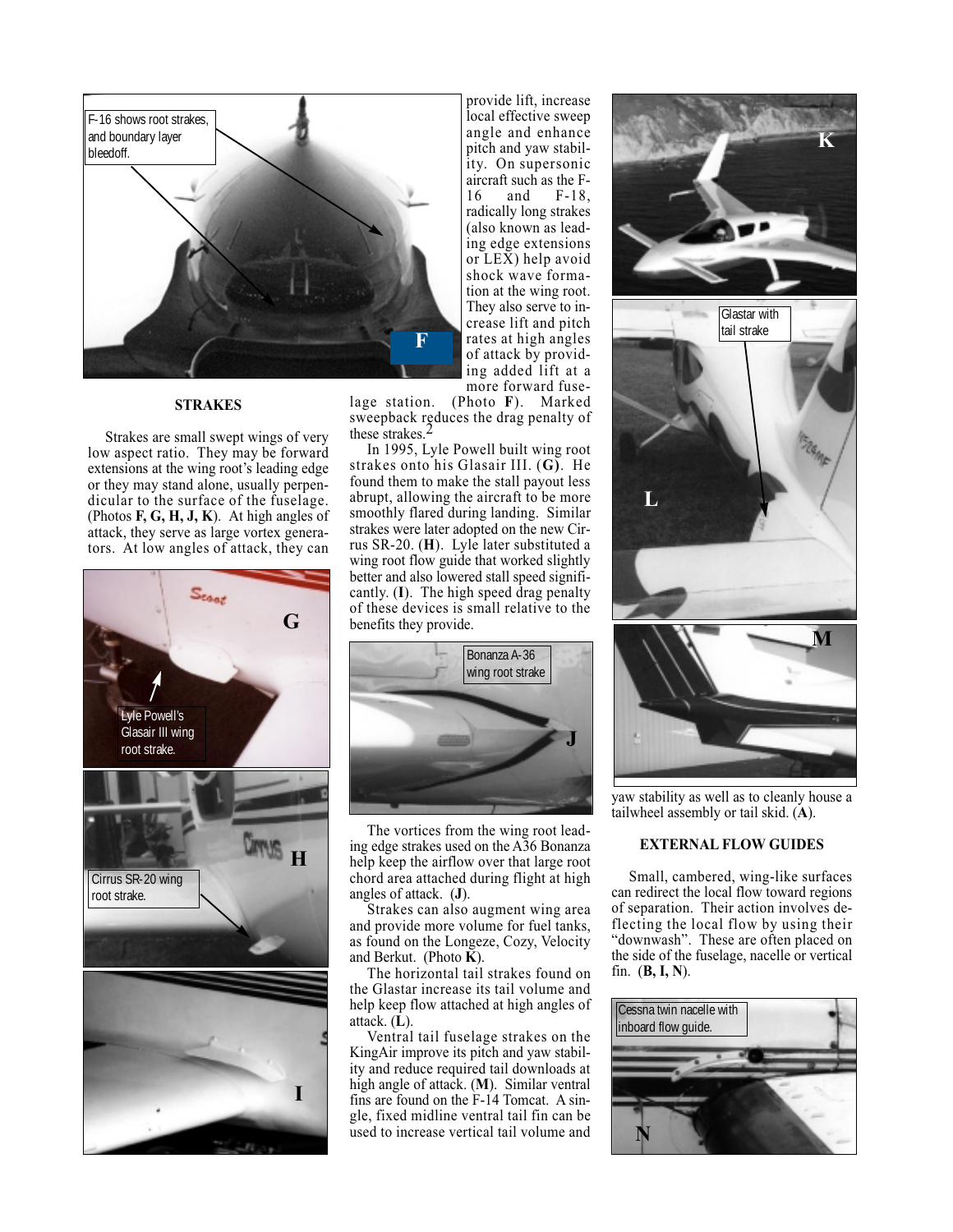# **LOCAL AIRFOIL MODIFICATION**

Along the span of a wing, differing airfoil sections may be grafted on or applied as a 'glove' in order to tailor the local flow as desired. Some aircraft, such as the KingAir use extremely cambered, high lift sections at the wing root and sections of lower lift coefficient nearer the wing tip. (**O**). This allows the distribu-



tion of lift and the stall progression along the span to be tailored without the use of wing twist. It may also reduce airflow separation at the fuselage/wing root junction.



One variation of this is leading edge droop. **(P**). This produces a local increase in the lift coefficient and is a part of many STOL kits for production aircraft. It typically improves the ability of its local portion of the wing to keep flying when other, non-drooped portions of the wing have stalled. The drooped portion is often forward of an aileron and thus helps the aileron to remain effective during a stall.

#### **LEADING EDGE SLATS**

The Falcon jet and the C-17, show the use of leading edge slats. (**Q, R**). These



can increase a wing's lift coefficient by up to 40%. Unlike trailing edge flaps, which allow the tilting of the fuselage nose-down for better visibility during approach, leading edge slats do





the opposite. They enhance lift when the aircraft operates at higher angles of attack. Consequently, aircraft designed for maximum lift at low speed typically use leading edge slats in conjunction with trailing edge flaps.



**SLOTTED FLAPS**

A dramatic expression of the use of slotted flaps is found in the C-17. The fully deployed flaps provide a huge increase in wing camber and lift coefficient that are essential to this aircraft's superb slow flight and STOL capabilities. (**R**).

The flaps on the B-25 bomber used a double slot design that increases lift more than a single slot. (**S**). Such a detail contributed to its success in being able to take off in the very short distance available on the U.S.S. Hornet's carrier deck during Doolittle's Raid.